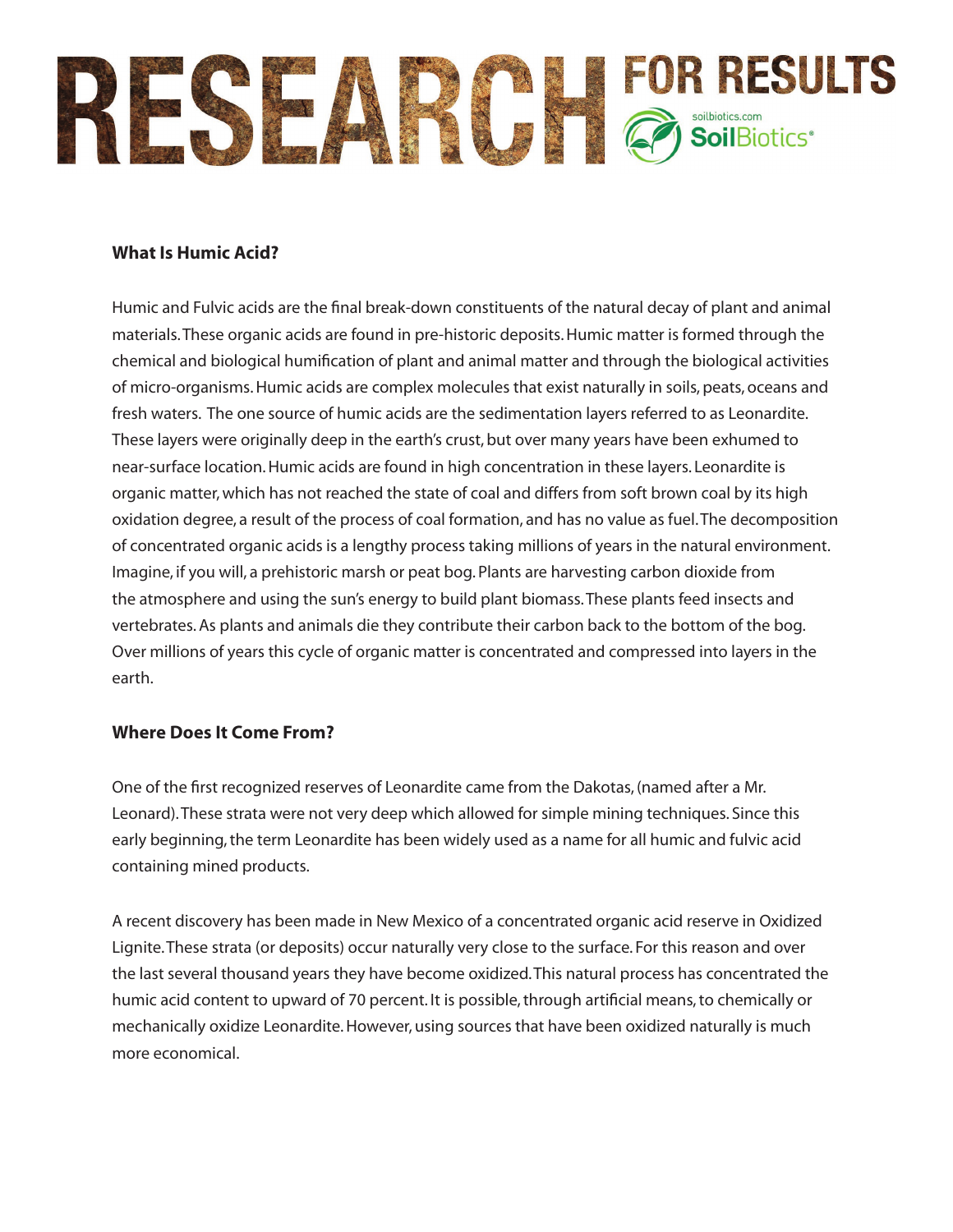## **What Is It Used For In Agriculture?**

Leonardite is not a fertilizer. It acts as a conditioner for the soil and as a bio-catalyst and bio-stimulant for the plant. Humic acids are an excellent natural and organic way to provide plants and soil with a concentrated dose of essential nutrients, vitamins and trace elements. Compared to other organic products, Leonardite enhances plant growth (biomass production) and fertility of the soil. Another advantage of Leonardite is its long-term effectiveness, as it does not get consumed as quickly as animal manure, compost or peat. Leonardite decomposes completely, therefore it does not enter into nutritional competition with plants for nutrients like nitrogen. This is not the case with partially decomposed compost, whereby the organic substances in soil are rapidly consumed by microorganisms and mineralized entirely without humus formation.

## **The Economic Benefits Are?**

Humic acids chelate nutrient compounds, especially iron, in the soil to a form suitable for plant utilization. Thus, the nutrient supply of plants is optimized. Increases up to 70% in yield, accompanied by a reduction up to 30% in the use of fertilizers and pesticides, as well as better and healthier growth of green grass, ornamentals, agricultural crops and woods can be attained with the regular application of first-quality humic acids. Furthermore, water holding capacity of soils is increased considerable, which means that the use of water can be reduced substantially.

Best economic results can be obtained in light and sandy soils poor in humus, as well as on recultivation fields. The diverse positive impacts of humic acids are to be observed particularly in such soils. This is true for almost all soils in dry and warm regions. As a result of the high mineralization rate of organic substances, providing these soils with stable humic acids is indispensable for the maintenance and improvement of soil fertility.

Current scientific studies show that the fertility of soil is determined to a very large extent by the content of humic acids. Their high cation-exchange capacity (CEC), the oxygen content as well as the above average water holding capacity are the reasons for the high value of using humic acids for improving soil fertility and plant growth. The most important feature of humic acids lies in their ability to bind insoluble metal ions, oxides and hydroxides, and to release them slowly and continually to plants when required. Due to these properties, humic acids are known to produce three types of effects: physical, chemical and biological.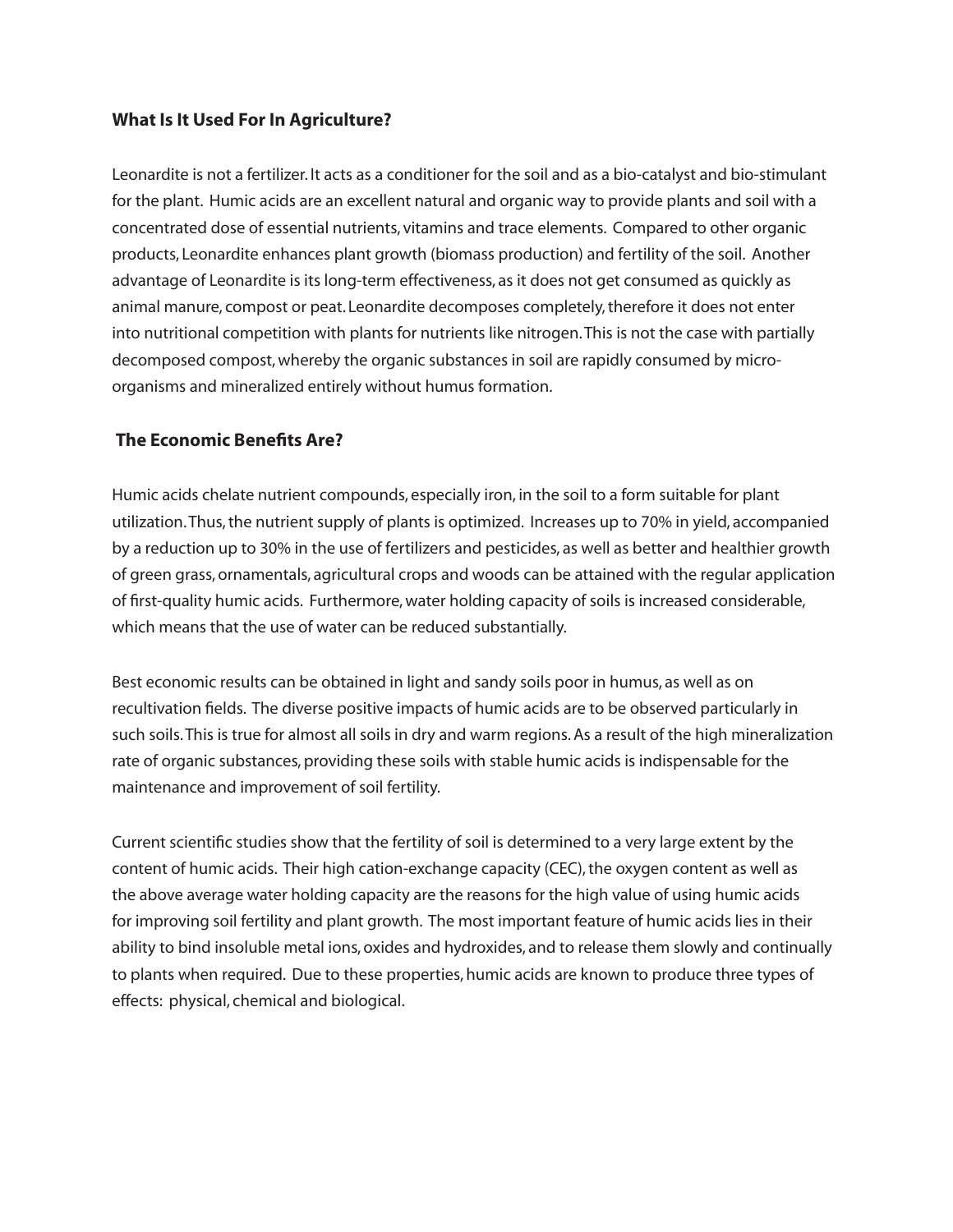### **Humic acids** *physically* **modify the structure of the soil, with benefits such as:**

- Improved structure of soil: Prevents high water and nutrient losses in light, sandy soils, simultaneously converting them into fruitful soils by way of decomposition. In heavy and compact soils, aeration of soil and water retention is improved; cultivation measures are facilitated.
- Prevents soil cracking, surface water runoff and soil erosion by increasing the ability of colloids to combine.
- Helps the soil loosen and crumble, and thus increases aeration of soil as well as soil workability.
- Increases water holding capacity of soil and thus helps resist drought.
- Darkens the color of the soil and thus helps absorption of the sun's energy.

#### **Humic acids** *chemically* **change the fixation properties of the soil, with benefits such as:**

- Neutralizes both acid and alkaline soils; regulates the pH-value of soils.
- Improves and optimizes the uptake of nutrients and water by plants.
- Increases buffering properties of soil.
- Acts as natural chelator for metal ions under alkaline conditions and promote their uptake by the roots.
- Becomes rich in both organic and mineral substances essential to plant growth.
- Retains water soluble inorganic fertilizers in the root zones and reduces leaching.
- Possesses extremely high cation-exchange capacities.
- Promotes the conversion of nutrient elements (N, P, K + Fe, Zn and other trace elements) into forms available to plants.
- Enhances the uptake of nitrogen by plants.
- Reduces the reaction of phosphorus with Ca, Fe, Mg and Al and liberates it into a form that is available and beneficial to plants. The productivity of particular mineral fertilizers is increased considerably.
- Liberates carbon dioxide from soil calcium carbonate and enables its use in photosynthesis.
- Helps to eliminate chlorosis due to iron deficiency in plants.
- Reduces the availability of toxic substances in soils.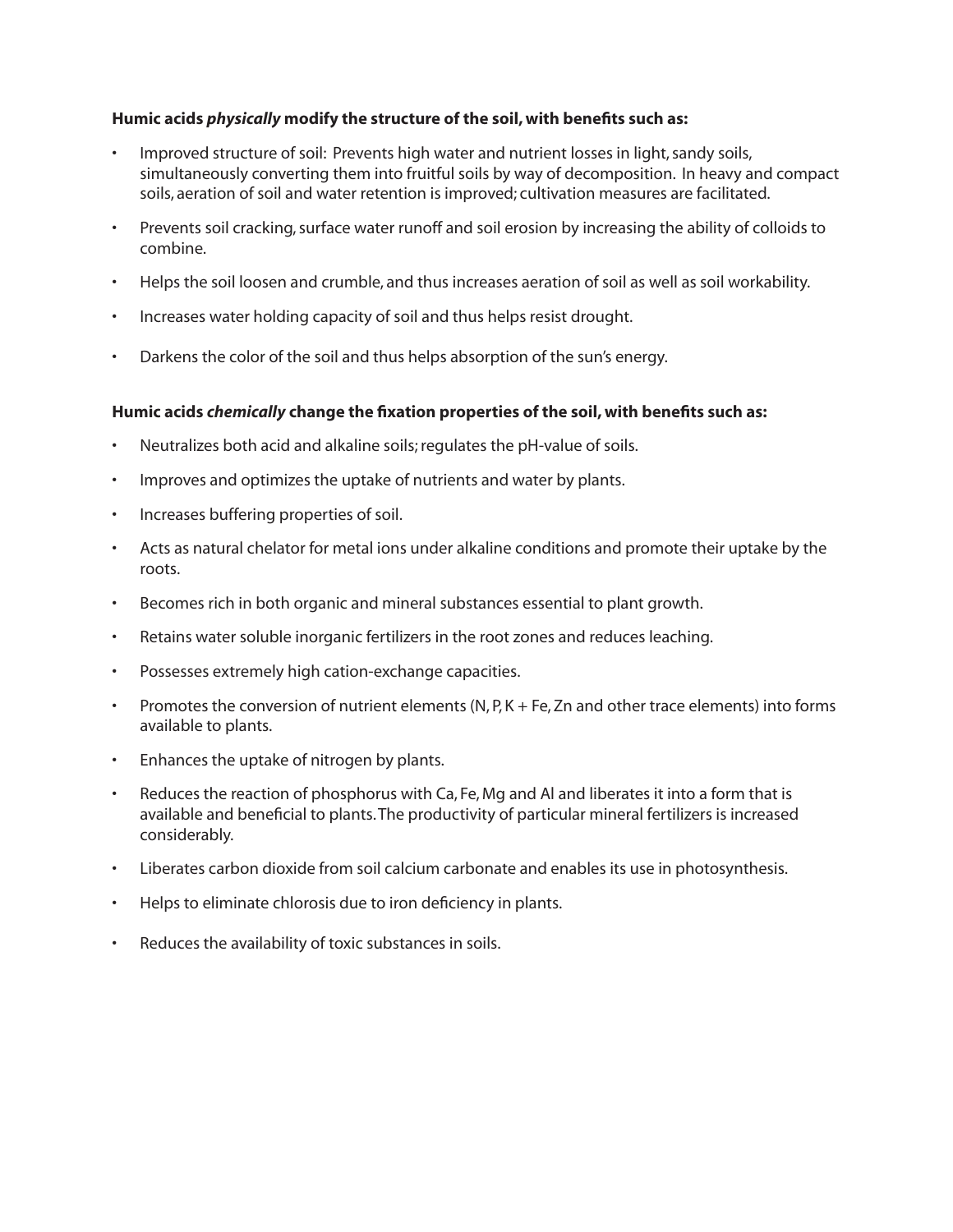#### **Humic acids** *biologically* **stimulate the plant and the activities of micro-organisms.**

- Stimulates plant enzymes and increase their production.
- Acts as an organic catalyst in many biological processes.
- Stimulates growth and proliferation of desirable micro-organisms in soil
- Enhances plant's natural resistance against diseases and pests.
- Stimulates root growth, especially vertically and enable better uptake of nutrients.
- Increases root respiration and root formation.
- Promotes the development of chlorophyll, sugars and amino acids in plants and aid in photosynthesis.
- Increases vitamin and mineral content of plants.
- Thickens the cell walls in fruits and prolongs storage time.
- Increases germination and viability of seeds.
- Stimulates plant growth (higher biomass production) by accelerating cell division, increasing the rate of development in root systems and increasing the yield of dry matter.
- Increases the quality of yields; improves their physical appearance and nutritional value.

## **The Ecological Benefits Are?**

The ecological benefits of humic acids are diverse and present profitable and effective solutions for environmental problems and the preservation of the environment.

First of all, soils with a high content of humic acids are a guarantee for low nitrate leaching and for optimum nutrient efficiency. A well-developed root system, which is achieved by a high content of humic acids, prevents nitrate and pesticides mixing in with ground water. Furthermore, a low content of nitrate is an indicator and a prerequisite for appropriate "organic animal feeds". It happens very often that growers use more fertilizers than plants can take up. This leads to nitrate concentration in soil, which is later to be found in ground water.

Secondly, humic acids reduce the over-salination problem in the application of water-soluble mineral fertilizers. Humic acids are able to decrease high salt contents in soils and thus the resulting toxicities. The NH4-toxicity of fertilizers containing ammonia is greatly reduced, which is of particular importance to young plants. Generally, humic acids reduce root burning which comes about through excessive salt concentrations in soils after fertilization; in case of permanent high levels of salt in soils, these are reduced. Furthermore, when humic acids are mixed with liquid fertilizers, the undesirable odor is reduced.